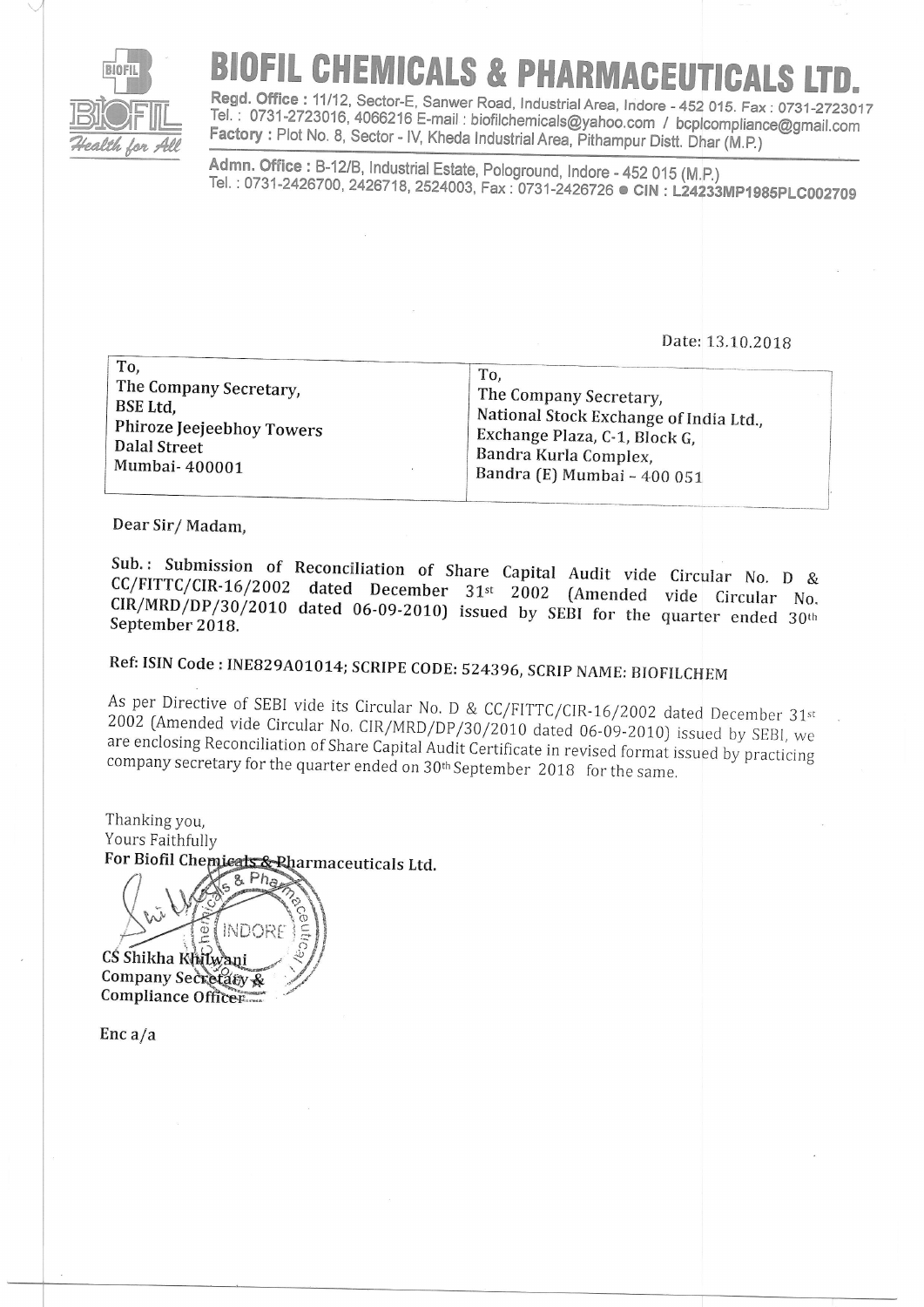



306, Sterling Arcade, 3rd Floor, 15/3, Race Course Road, Opp. IDA Building, Indore - 452 003 (M.P.) INDIA Ph.: (0731) 4266708. E-mail: Injoshics@gmail.com

To. The Board of Directors BIOFIL CHEMICALS & PHARMACEUTICALS LTD. 11/12, Sector "E" Sanwer Road, Industrial Area. Indore-452015.

# CERTIFICATE OF RECONCILIATION OF SHARE CAPITAL AUDIT

We have examined all relevant Books, Registers, Forms, Documents and papers maintained by BIOFIL CHEMICALS & PHARMACEUTICALS LIMITED (hereinafter referred to as 'the Company') and its Registrar & Share Transfer Agent ANKIT CONSULTANCY PRIVATE LIMITED having office at 60. Electronic Complex, Pardeshipura, Indore-452010 M.P. for the purpose of issuing Reconciliation of Share Capital Audit Certificate, in accordance with Circular No. D & CC/FITTC/CIR-16/2002 dated December 31<sup>st</sup> 2002 (Amended vide Circular No. CIR/MRD/DP/30/2010 dated 06-09-2010) issued by the Securities and Exchange Board of India for the quarter ended 30<sup>th</sup> September 2018.

In our opinion and to the best of our knowledge and according to the information and explanations given to us and based on such verification as considered necessary, we hereby certify that:

| 1. | For Quarter Ended                                                     | 30 <sup>th</sup> September, 2018                                                           |  |
|----|-----------------------------------------------------------------------|--------------------------------------------------------------------------------------------|--|
| 2. | <b>ISIN</b>                                                           | INE829A01014                                                                               |  |
| 3. | <b>Script Code</b><br><b>BSE</b><br><b>NSE</b>                        | 524396<br><b>BIOFILCHEM</b>                                                                |  |
| 4. | Face Value                                                            | Rs. 10/- each                                                                              |  |
| 5. | Name of the Company                                                   | BIOFIL CHEMICALS & PHARMACEUTICALS LTD.                                                    |  |
| 6. | Registered Office & Telephone No.                                     | 11/12, Sector "E" Sanwer Road, Industrial Area,<br>Indore-452015<br>Tel No.: 0731-2723018  |  |
| 7. | Correspondence Address & Telephone<br>No.                             | 11/12, Sector "E" Sanwer Road, Industrial Area,<br>Indore- 452015<br>Tel No.: 0731-2723018 |  |
| 8. | <b>Email Address</b>                                                  | bcplcompliance@gmail.com                                                                   |  |
| 9. | Name of Stock Exchanges where the<br>Company's securities are listed: | The National Stock Exchange Ltd, Mumbai<br>The Bombay Stock Exchange, Mumbai               |  |



Contd...2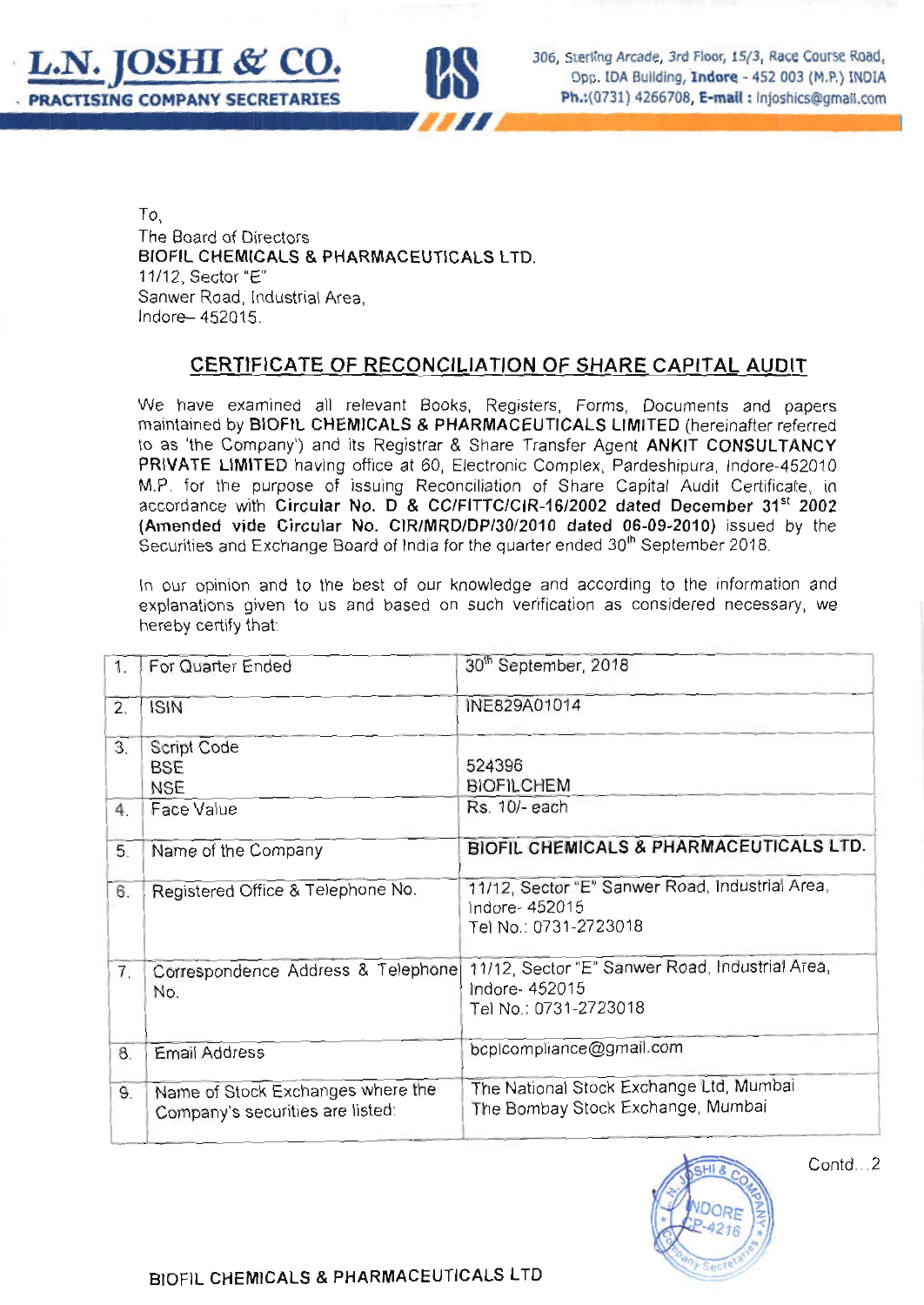| 10 | Issued Capital (in Rs.)*                                                                                                            | Number of Shares | % of Total Issued Capital |
|----|-------------------------------------------------------------------------------------------------------------------------------------|------------------|---------------------------|
|    | Rs. 162738000/-*                                                                                                                    | 16273800         | 100                       |
| 11 | Listed Capital (Exchange wise)<br>(As per Company's record)                                                                         |                  |                           |
|    | The National Stock Exchange, Mumbai                                                                                                 | 10561300         | 64.89%                    |
|    | The Mumbai Stock Exchange, Mumbai                                                                                                   | 10561300         | 64.89%                    |
| 12 | Held in dematerialized form in CDSL                                                                                                 | 6430123          | 39.51%                    |
|    | *Issued in demate mode but corporate<br>action is pending due to<br>listing<br>confirmation hence<br>still<br>not<br>dematerialized | 3450000          | 21.20%                    |
| 13 | Held in dematerialized form in NSDL                                                                                                 | 2758867          | 16.95%                    |
| 14 | Physical                                                                                                                            | 3634810          | 22.34%                    |
| 15 | Total No. of Shares (12+13+14)                                                                                                      | 16273800         | 100%                      |

## \*Notes:

a) Issued capital includes reissue of 5712500 forfeited Equity shares.

b) 34,50,000 forfeited equity shares were reissued in demate mode (CDSL) but corporate action and trading confirmation is still pending therefore shares have not been dematerialized till date of this certificate, hence same has been mentioned separately. Further As informed by the management application for listing of aforesaid shares is pending with stock Exchanges.

| 16<br>(i) | Reasons for difference if any, between<br>(10811)  | On 31.03.2011 Company has re-issued<br>5712500 forfeited equity shares and listing<br>confirmation for above shares pending at<br>Stock Exchanges. |
|-----------|----------------------------------------------------|----------------------------------------------------------------------------------------------------------------------------------------------------|
| (ii)      | Reasons for difference if any, between<br>(10815)  | Nil                                                                                                                                                |
| (iii)     | Reasons for difference if any, between<br>(118.15) | On 31.03.2011 Company has re-issued<br>5712500 forfeited equity shares and listing<br>confirmation for above shares pending at<br>Stock Exchanges. |

17. There is no change in share capital during the guarter ended 30<sup>th</sup> September, 2018.

18. Register of Members is updated (yes/no) if not updated up to which date

### YES (maintained by R&STA)

19. Reference of previous quarter with regard to excess dematerialized shares, if any,  $N.A.$ 

20. Has the Company resolved the matter mentioned in point No.19 above in the Current quarter.? if not reason why ? N.A.

21. All the dematerialization and rematerialization requests received during the quarter ended 30<sup>th</sup> September, 2018 have been duly confirmed within 21 days.

22. As on the date of this certificate, there are no cases of demate request received during the quarter ended 30<sup>th</sup> September, 2018 pending for confirmation beyond 21 days.